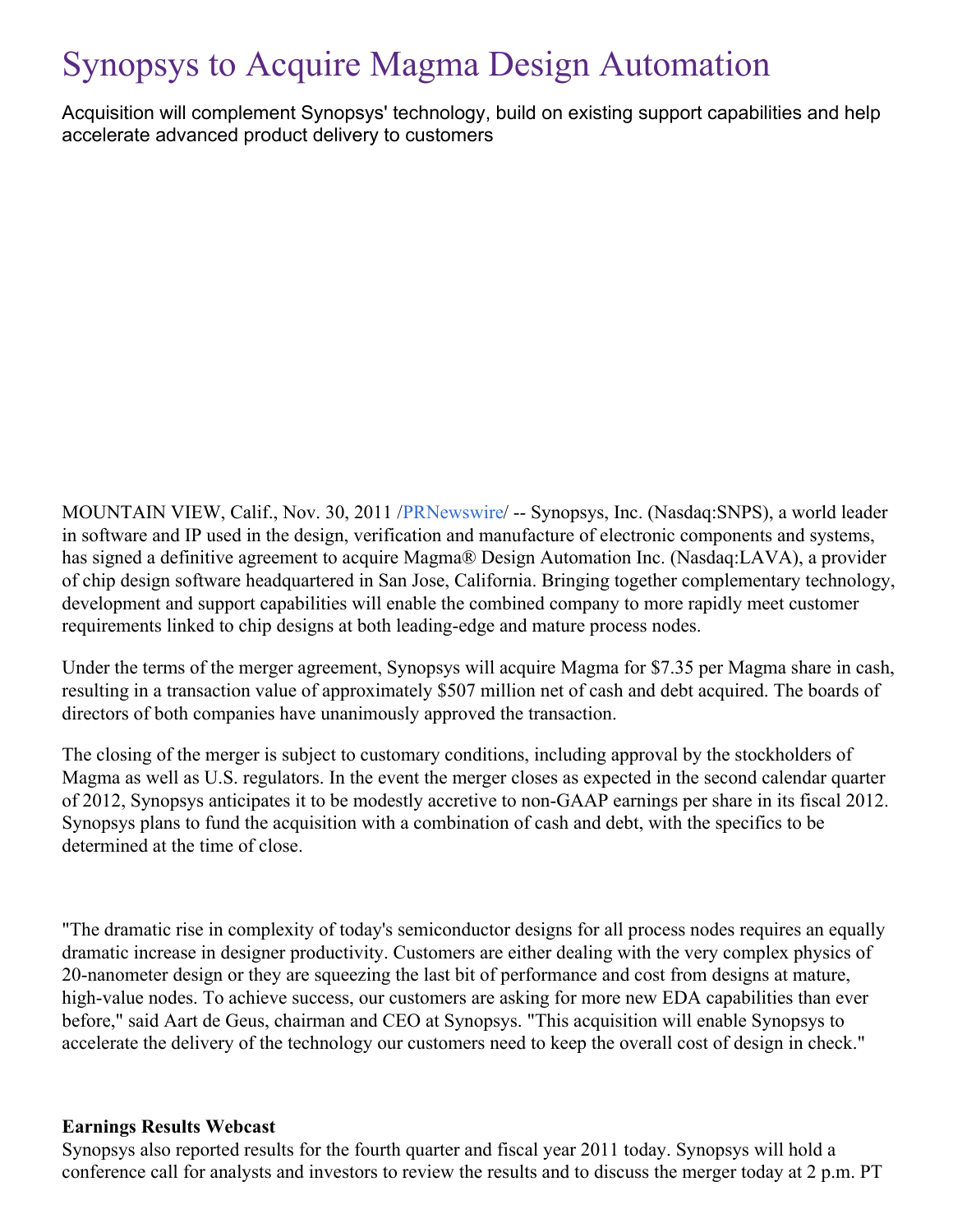(5 p.m. ET). A live webcast of the call will be available at Synopsys' corporate website at [www.synopsys.com.](http://www.synopsys.com/) A recording of the call will be available by calling  $+1-800-475-6701$  ( $+1-320-365-$ 3844 for international callers), access code 223781, beginning at 4 p.m. PT today. A webcast replay will also be available on the website from approximately 5:30 p.m. PT today through the time Synopsys announces its results for the first quarter fiscal 2012 in February 2012. Synopsys will post copies of the prepared remarks of Aart de Geus, chairman and chief executive officer, and Brian Beattie, chief financial officer, on its website following the call.

#### **About Synopsys**

Synopsys, Inc. (Nasdaq:SNPS) is a world leader in electronic design automation (EDA), supplying the global electronics market with the software, intellectual property (IP) and services used in semiconductor design, verification and manufacturing. Synopsys' comprehensive, integrated portfolio of implementation, verification, IP, manufacturing and field-programmable gate array (FPGA) solutions helps address the key challenges designers and manufacturers face today, such as power and yield management, system-to-silicon verification and time-to-results. These technology-leading solutions help give Synopsys customers a competitive edge in bringing the best products to market quickly while reducing costs and schedule risk. Synopsys is headquartered in Mountain View, California, and has approximately 70 offices located throughout North America, Europe, Japan, Asia and India. Visit Synopsys online at <http://www.synopsys.com/>**.**

#### **Safe Harbor Statement/Forward-Looking Statements**

This press release contains forward-looking statements within the meaning of U.S. federal securities laws, including quotations from Synopsys executives and statements regarding the expected closing of our acquisition of Magma Design Automation, the expected impact on Synopsys financial results, benefits of the proposed transaction, and integration of Magma's offering and employees with those of Synopsys. Forwardlooking statements are subject to both known and unknown risks and uncertainties that may cause actual results to differ materially from those expressed or implied in the forward-looking statements, and that are outside our control. These risks and uncertainties include, among others: the ability of the parties to consummate the merger in a timely manner or at all; the satisfaction of the conditions precedent to consummation of the merger, including the ability to secure regulatory approvals in a timely manner or at all, and approval by Magma's stockholders; the possibility of litigation (including relating to the transaction itself); the effect of the announcement of the merger on Synopsys' and Magma's respective businesses, including possible delays in customer orders; our ability to operate or integrate Magma's business and technologies with our own successfully, including with the potential loss of customers, key employees, partners or vendors; and uncertain customer demand and support obligations for the new offerings. Other risks and uncertainties that may apply are set forth in the Risk Factors section of our most recently filed Quarterly Report on Form 10-Q. Synopsys assumes no obligation to update any forward-looking statement contained in this press release.

#### **Additional Information and Where to Find It**

Magma intends to file with the Securities and Exchange Commission (the "SEC") a proxy statement in connection with the proposed merger. The definitive proxy statement will be sent or given to the stockholders of Magma and will contain important information about the proposed merger and related matters. SECURITY HOLDERS ARE URGED TO READ THE PROXY STATEMENT CAREFULLY WHEN IT BECOMES AVAILABLE. The proxy statement and other relevant materials (when they become available), and any other documents filed by Magma with the SEC, may be obtained free of charge at the SEC's website, at [www.sec.gov](http://www.sec.gov/). In addition, security holders will be able to obtain free copies of the proxy statement from Magma by contacting Investor Relations by mail at Magma Design Automation Inc., 1650 Technology Drive, San Jose, CA 95110, Attn: Investor Relations Department, or by telephone at 408-565-